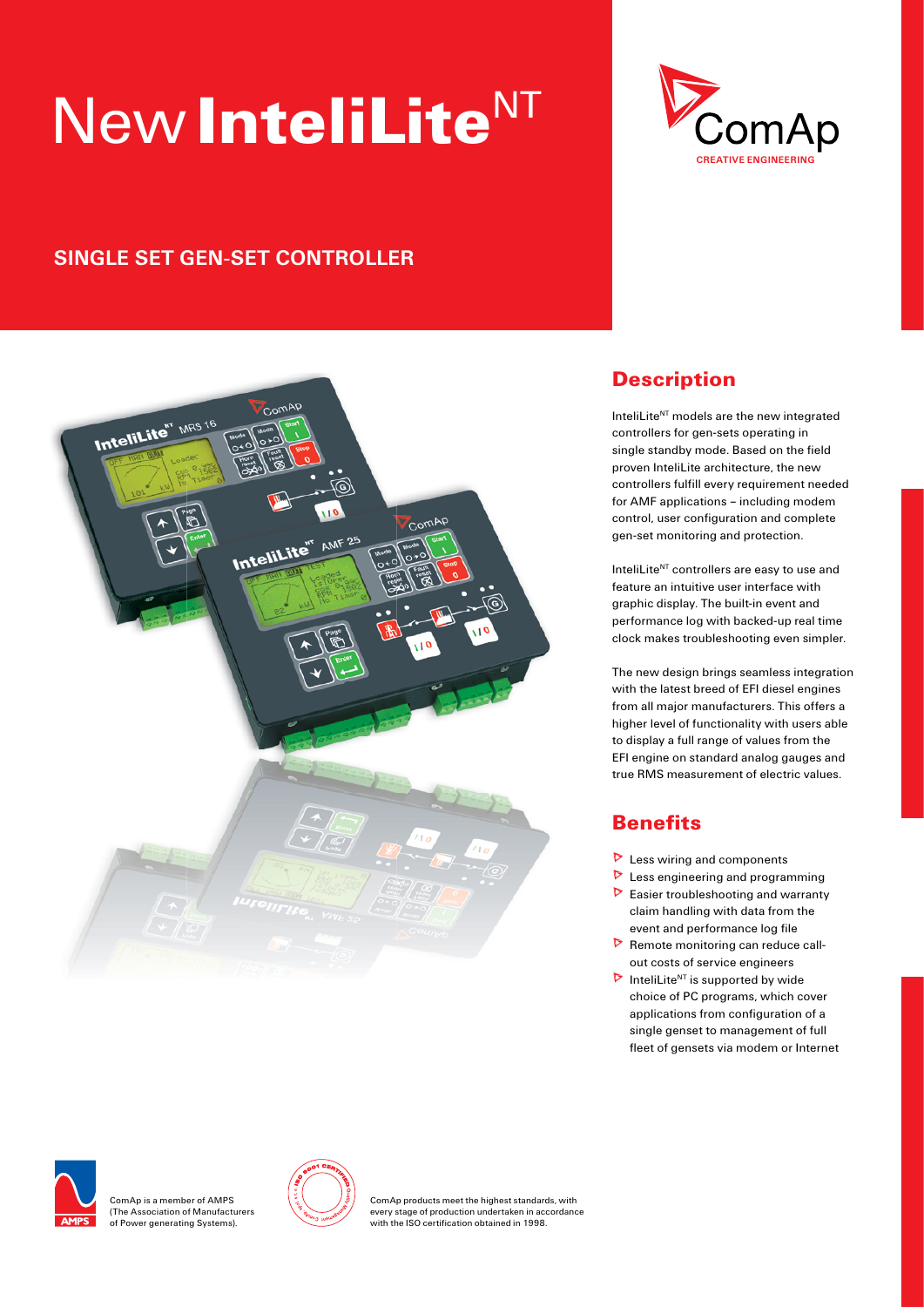# InteliLite<sup>NT</sup>

### Features

- **3 phase AMF function**\*
- Over/Under frequency •
- Over/Under voltage •
- Voltage asymmetry •

#### **3 phase generator protections**  $\triangleright$

- Over/Under frequency •
- Over/Under voltage •
- Current/Voltage asymmetry •
- Overcurrent/Overload •

#### **True RMS Voltage measurement**

- 3 phase generator and mains\* voltages •
- Voltage range 277 V p-n, 480 V p-p •
- Maximal measured voltage 300 V p-n •
- PT ratio range 0.1–500 •

#### **True RMS current measurements**  $\triangleright$

- 3 generator phase currents •
- Current range 5 A •
- Maximal measured current 10 A •
- CT ratio range 1–5000 •

#### **Power measurements**

- Act / React Power and Power Factor per phase •
- Active and Reactive Energy counter •
- Frequency of generator and mains\*

#### **Event and performance log + RTC**

- Event based history with 119 events
- All important values + Reason, Date and Time are stored
- Battery backed-up RTC
- Test Run scheduler •

#### **User interface**

- Graphic 128 × 64 pixels display
- Multiple language capability •
- Setpoints adjustable via keyboard or PC •
- Buttons with mechanical feedback •

#### **Inputs and outputs**

- 3 analog inputs (0-20 mA or Resistive – jumper selectable)
- 6 or 7\* Binary inputs
- 6 or 7\* Binary outputs •
- Speed pick-up input •
- D+ preexcitation terminal •
- Optional 8 analog gauge drive outputs, compatible with VDO, Datcon gauges •

#### **EFI engine support**

- Cummins MODBUS Engine specific J1939 for all major manufacturers •
- Diagnostic messages in plain text

#### **Communication interfaces**

- Optional USB and RS232 plug-in modules •
- MODBUS RTC (requires RS232 module) •
- Internet •

#### **Mechanical and operation parameters**  $\triangleright$

- Unit dimension 120 × 180 mm •
- Sealed front face rated for IP65 •
- Hard plexiglass LCD cover • Operation temperature
	- -20°C +70°C standard version -40°C – +70°C low temperature version
- Power supply voltage 8-32 V
- Voltage drops shorter than 50 ms do not affect operation •

### Extension modules

| $\triangleright$ IL-RS232  | RS232 plug-in interface   |
|----------------------------|---------------------------|
| IL-USB                     | USB plug-in interface     |
| $\triangleright$ IL-AOUT8  | gauge plug-in interface   |
| $\triangleright$ I-RDNT    | remote display            |
| $\triangleright$ IGS-PTM** | extension I/O module      |
| $\triangleright$ IGS-IOM** | extension I/O module      |
| $P$ IGL-RA15**             | 15 LED remote annunciator |
| $IG-IB**$                  | Internet module           |

- Only for Models AMF 20 and AMF 25
- Only for Models MRS 15, MRS 16, AMF 25

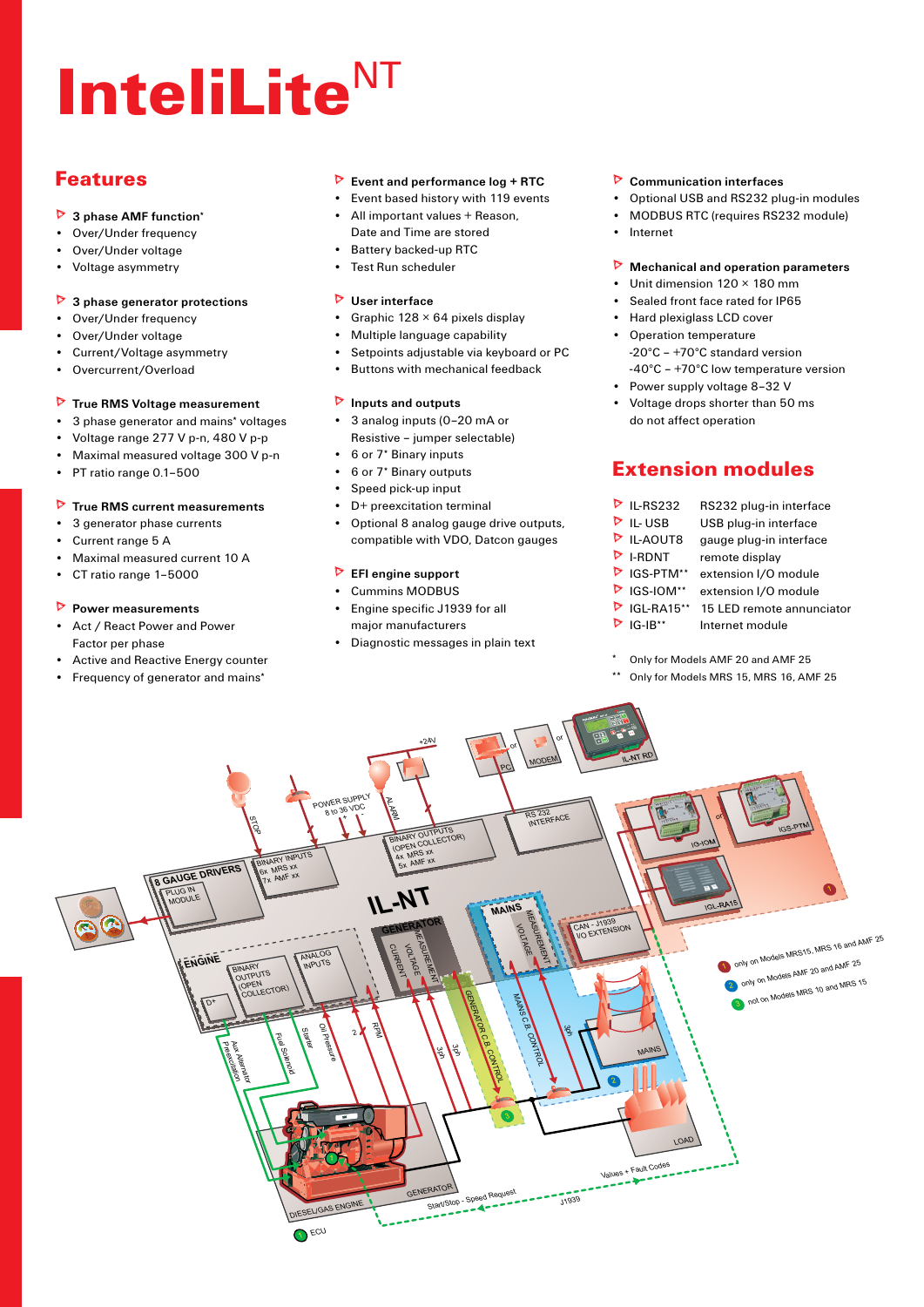# Available models

# **MRS 10**

MANUAL AND REMOTE **CONTROLLER** 



- ▶ 3 analog inputs
- speed pickup input  $\triangleright$
- D+ preexcitation terminal  $\triangleright$
- $\triangleright$  6 binary inputs
- $\triangleright$  6 binary outputs

# **MRS 15**

#### MANUAL AND REMOTE CONTROLLER WITH SUPPORT FOR EFI ENGINES



- ▶ 3 analog inputs
- speed pickup input  $\triangleright$
- D+ preexcitation terminal  $\triangleright$
- 6 binary inputs  $\triangleright$
- 6 binary outputs  $\triangleright$
- CAN with J1939 support  $\triangleright$
- $\triangleright$  extension modules capability

### **MRS 11** MANUAL AND REMOTE **CONTROLLER**



- ▶ 3 analog inputs
- speed pickup input  $\triangleright$  $\triangleright$
- D+ preexcitation terminal
- 6 binary inputs  $\triangleright$
- 

# **MRS 16**

MANUAL AND REMOTE CONTROLLER WITH SUPPORT FOR EFI ENGINES



- ▶ 3 analog inputs
- $\triangleright$  speed pickup input
- $\triangleright$  D+ preexcitation terminal
- $\triangleright$  6 binary inputs
- $\triangleright$  6 binary outputs
- GCB control
- CAN with J1939 support
- $\triangleright$  extension modules capability

## AMF 20 AUTOMATIC MAINS FAILURE CONTROLLER



- ▶ 3 analog inputs
- speed pickup input  $\triangleright$
- D+ preexcitation terminal  $\triangleright$
- 7 binary inputs D
- 7 binary outputs  $\triangleright$
- GCB and MCB control  $\triangleright$

# AMF 25

AUTOMATIC MAINS FAILURE CONTROLLER WITH SUPPORT FOR EFI ENGINE



- ▶ 3 analog inputs
- $\triangleright$  speed pickup input
- $\triangleright$  D+ preexcitation terminal
- 7 binary inputs ь
- 7 binary outputs  $\triangleright$
- GCB and MCB control  $\triangleright$
- CAN with J1939 support
- $\triangleright$  extension modules capability

 $\triangleright$  6 binary outputs GCB control